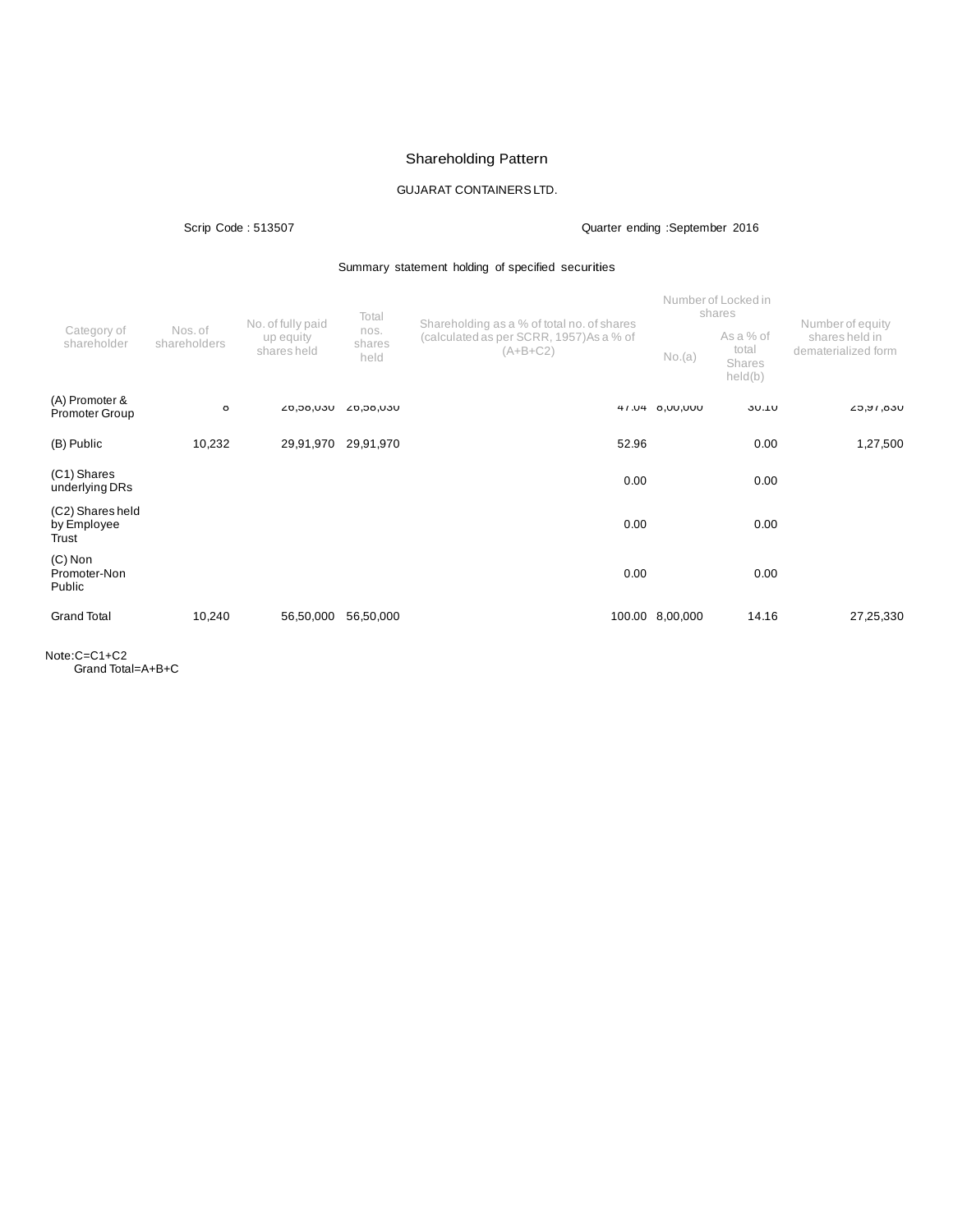# Shareholding Pattern

# GUJARAT CONTAINERSLTD.

# Scrip Code : 513507 Quarter Ending : September 2016

# Statement showing shareholding pattern of the Promoter and Promoter Group

|                                       | Nos. of<br>shareholders | No. of fully paid        | Total                  | Shareholding as a % of total no. of shares             | Number of Locked in<br>shares |                                         | Number of equity                      |
|---------------------------------------|-------------------------|--------------------------|------------------------|--------------------------------------------------------|-------------------------------|-----------------------------------------|---------------------------------------|
| Category of<br>shareholder            |                         | up equity<br>shares held | nos.<br>shares<br>held | (calculated as per SCRR, 1957) As a % of<br>$(A+B+C2)$ | No.(a)                        | As a % of<br>total<br>Shares<br>held(b) | shares held in<br>dematerialized form |
| A1) Indian                            |                         |                          |                        | 0.00                                                   |                               | 0.00                                    |                                       |
| Individuals/Hindu<br>undivided Family | 8                       | 26,58,030 26,58,030      |                        |                                                        | 47.04 8,00,000                | 30.10                                   | 25,97,830                             |
| ARVINDLAL<br><b>SHAH</b>              | $\mathbf{1}$            | 800                      | 800                    | 0.01                                                   |                               | 0.00                                    |                                       |
| <b>MINAXIBEN</b><br><b>SHAH</b>       | $\mathbf{1}$            | 900                      | 900                    | 0.02                                                   |                               | 0.00                                    |                                       |
| PRADIP SHAH                           | $\mathbf{1}$            | 5,600                    | 5,600                  | 0.10                                                   |                               | 0.00                                    |                                       |
| PRAVIN SHAH                           | $\mathbf{1}$            | 49,900                   | 49,900                 | 0.88                                                   |                               | 0.00                                    |                                       |
| <b>GEETA KIRAN</b><br><b>SHAH</b>     | $\mathbf{1}$            | 4,34,500                 | 4,34,500               | 7.69                                                   |                               | 0.00                                    | 4,34,500                              |
| <b>NEHA VORA</b>                      | $\mathbf{1}$            | 5,19,400                 | 5,19,400               |                                                        | 9.19 4,00,000                 | 77.01                                   | 5,16,500                              |
| <b>NEIL SHAH</b>                      | $\mathbf{1}$            | 5,25,700                 | 5,25,700               |                                                        | 9.30 4,00,000                 | 76.09                                   | 5,25,700                              |
| <b>KIRAN SHAH</b>                     | $\mathbf{1}$            |                          | 11,21,230 11,21,230    | 19.84                                                  |                               | 0.00                                    | 11,21,130                             |
| Sub Total A1                          | 8                       | 26,58,030 26,58,030      |                        |                                                        | 47.04 8,00,000                | 30.10                                   | 25,97,830                             |
| A2) Foreign                           |                         |                          |                        | 0.00                                                   |                               | 0.00                                    |                                       |
| $A=A1+A2$                             | 8                       |                          | 26,58,030 26,58,030    |                                                        | 47.04 8,00,000                | 30.10                                   | 25,97,830                             |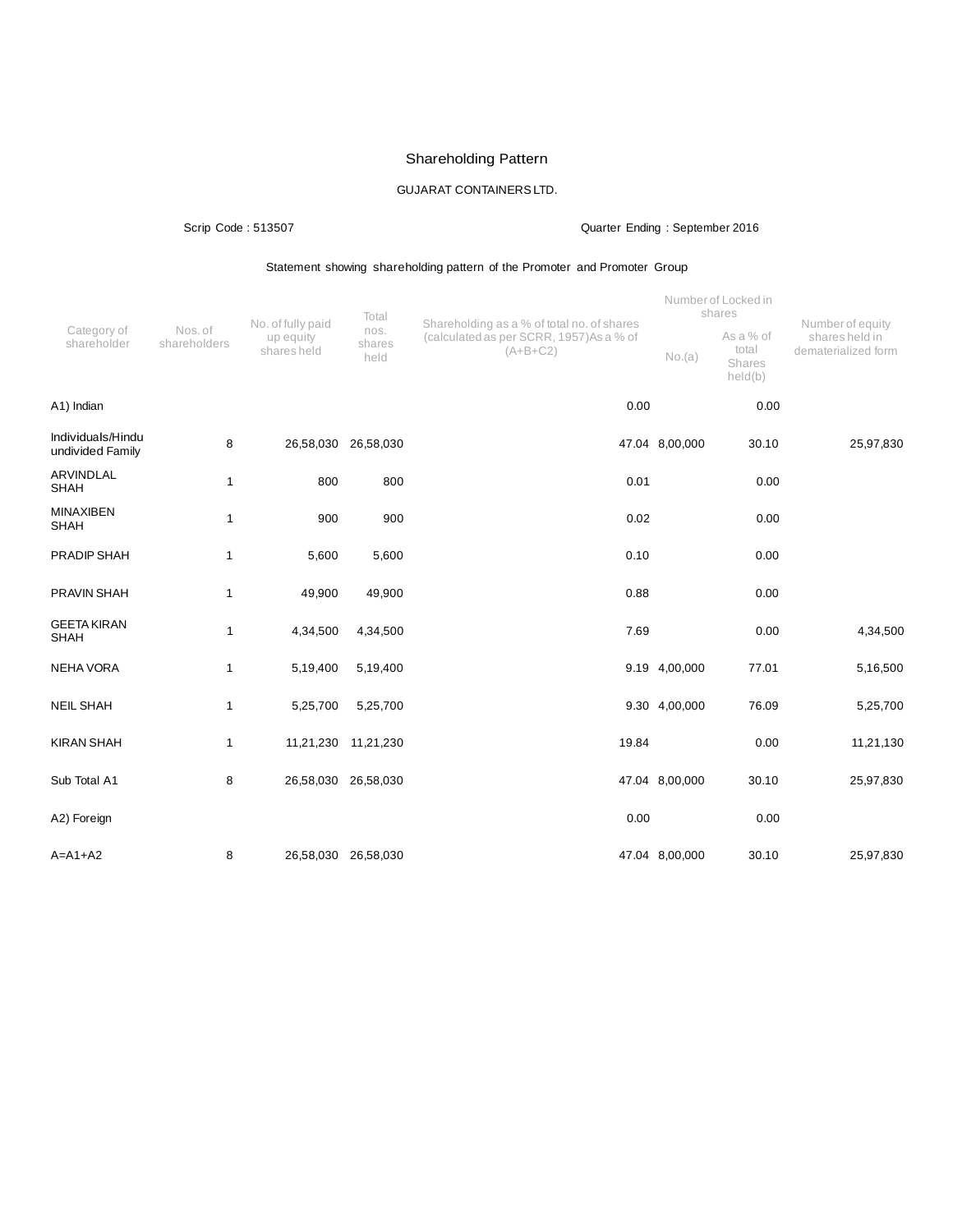### ShareholdingPattern PublicShareholder

### GUJARAT CONTAINERSLTD.

### Scrip Code : 513507 Quarter ending : September 2016

#### Statement showing shareholding pattern of the Public shareholder

| Category & Name of the<br>Shareholders                                | No. of<br>shareholder | No. of fully<br>paid up<br>equity<br>shares held | Total<br>no.<br>shares<br>held | Shareholding %<br>calculated as per<br>SCRR, 1957 As a % of<br>$(A+B+C2)$ | No of<br>Voting<br>Rights | Total as<br>a % of<br>Total<br>Voting<br>right | No.<br>(a) | Numberof<br>Locked in<br>shares<br>As a %<br>of total<br>Shares<br>held(b) | Number of equity<br>shares held in<br>dematerialized<br>TO ITTI ( INOT<br>Applicable) |
|-----------------------------------------------------------------------|-----------------------|--------------------------------------------------|--------------------------------|---------------------------------------------------------------------------|---------------------------|------------------------------------------------|------------|----------------------------------------------------------------------------|---------------------------------------------------------------------------------------|
| B1) Institutions                                                      | 0                     | $\mathbf 0$                                      |                                | 0.00                                                                      |                           | 0.00                                           |            | 0.00                                                                       |                                                                                       |
| B2) Central Government/<br>State Government(s)/<br>President of India | 0                     | 0                                                |                                | 0.00                                                                      |                           | 0.00                                           |            | 0.00                                                                       |                                                                                       |
| B3) Non-Institutions                                                  | 0                     | $\pmb{0}$                                        |                                | 0.00                                                                      |                           | 0.00                                           |            | 0.00                                                                       |                                                                                       |
| Individual share capital<br>upto Rs. 2 Lacs                           | 10093                 |                                                  | 2247970 22,47,970              |                                                                           | 39.79 22,47,970           | 39.79                                          |            | 0.00                                                                       | 73,600                                                                                |
| Individual share capital<br>in excess of Rs. 2 Lacs                   | $\overline{2}$        | 650000                                           | 6,50,000                       | 11.50                                                                     | 6,50,000                  | 11.50                                          |            | 0.00                                                                       |                                                                                       |
| LAXMINARAYAN G.<br><b>MALPANI</b>                                     | 1                     | 170000                                           | 1,70,000                       | 3.01                                                                      | 1,70,000                  | 3.01                                           |            | 0.00                                                                       |                                                                                       |
| <b>GAJANAND K MALPANI</b>                                             | $\mathbf{1}$          | 480000                                           | 4,80,000                       | 8.50                                                                      | 4,80,000                  | 8.50                                           |            | 0.00                                                                       |                                                                                       |
| Any Other (specify)                                                   | 137                   | 94000                                            | 94,000                         | 1.66                                                                      | 94,000                    | 1.66                                           |            | 0.00                                                                       | 53,900                                                                                |
| <b>HUF</b>                                                            | 5                     | 7700                                             | 7,700                          | 0.14                                                                      | 7,700                     | 0.14                                           |            | 0.00                                                                       | 7,700                                                                                 |
| NRI-Non-Repat                                                         | 120                   | 37100                                            | 37,100                         | 0.66                                                                      | 37,100                    | 0.66                                           |            | 0.00                                                                       | 3,000                                                                                 |
| <b>Bodies Corporate</b>                                               | 12                    | 49200                                            | 49,200                         | 0.87                                                                      | 49,200                    | 0.87                                           |            | 0.00                                                                       | 43,200                                                                                |
| Sub Total B3                                                          | 10232                 |                                                  | 2991970 29,91,970              |                                                                           | 52.96 29,91,970           | 52.96                                          |            | 0.00                                                                       | 1,27,500                                                                              |
| $B=B1+B2+B3$                                                          | 10232                 |                                                  | 2991970 29,91,970              |                                                                           | 52.96 29,91,970           | 52.96                                          |            | 0.00                                                                       | 1,27,500                                                                              |

Details of the shareholders acting as persons in Concert including their Shareholding (No. and %):

Details of Shares which remain unclaimed may be given here along with details such as number of shareholders, outstanding shares held in demat/unclaimed suspense account, voting rights which are frozen etc.

### Note

(1) PAN would not be displayed on website of Stock Exchange(s).

(2) The above format needs to disclose name of all holders holding more than 1% of total number of shares

 $\langle 3 \rangle$  W.r.t. the information pertaining to Depository Receipts, the same may be disclosed in the respective columns to the extent information available,.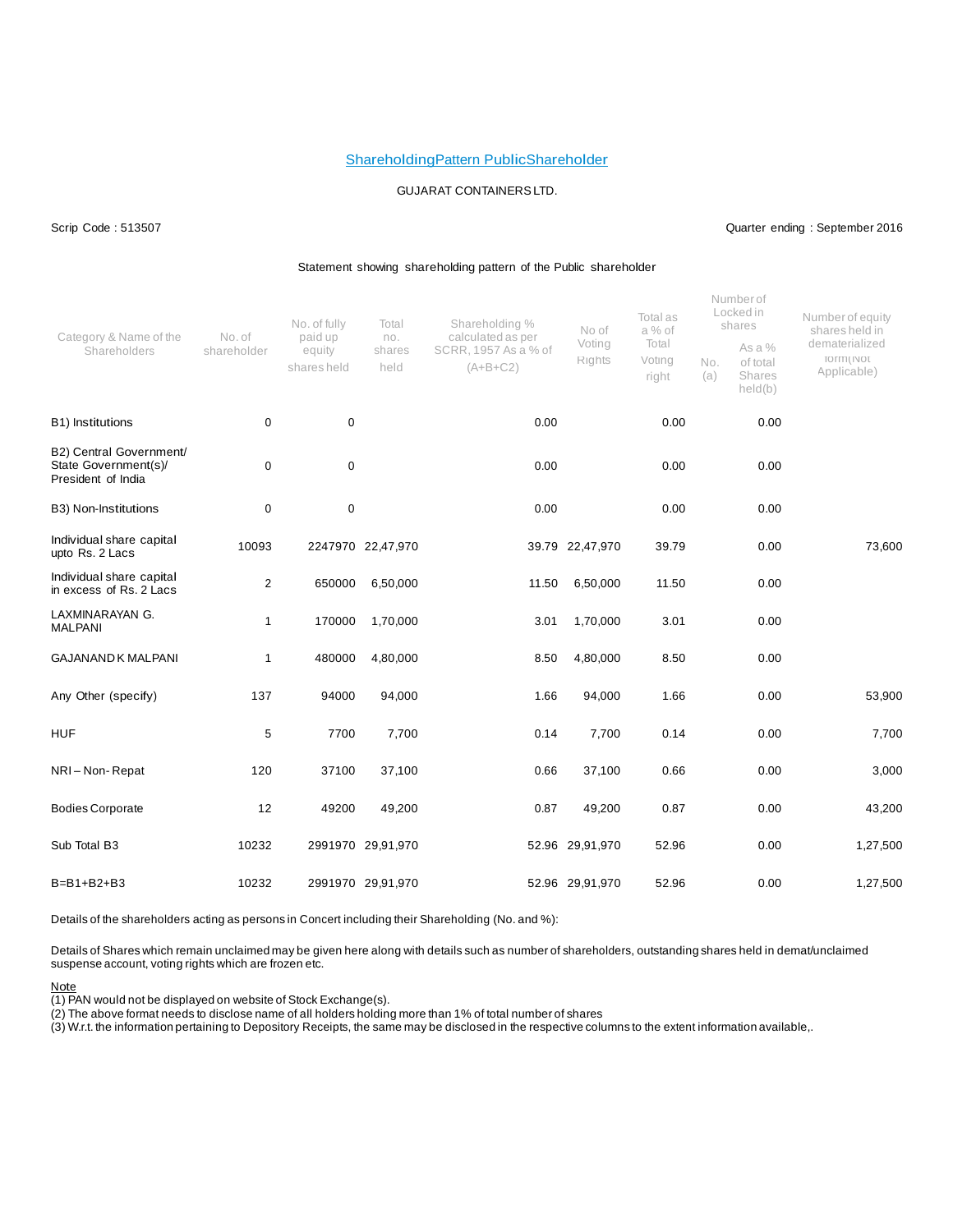## Shareholding Pattern Non Promoter-Non Public

# GUJARAT CONTAINERSLTD.

### Scrip Code : 513507 Quarter ending : September 2016

#### Statement showing shareholding pattern of the Non Promoter- Non Public shareholder

| Category &<br>Name of the<br>Shareholders(I) | No. of<br>shareholder(III) | No. of fully paid<br>up equity shares<br>held(IV) | Total no.<br>shares<br>$held(VII =$<br>$ V+V+V $ | Shareholding % calculated as<br>per SCRR, 1957 As a % of<br>(A+B+C2)(VIII) | No | Number of<br>Locked in<br>shares(XII)<br>As a %<br>of total<br><b>Shares</b><br>held | Number of equity shares<br>held in dematerialized<br>form(XIV)(Not Applicable) |
|----------------------------------------------|----------------------------|---------------------------------------------------|--------------------------------------------------|----------------------------------------------------------------------------|----|--------------------------------------------------------------------------------------|--------------------------------------------------------------------------------|
| C1) Custodian/DR<br>Holder                   |                            |                                                   |                                                  | 0.00                                                                       |    | 0.00                                                                                 |                                                                                |
| C2) Employee<br>Benefit Trust                |                            |                                                   |                                                  | 0.00                                                                       |    | 0.00                                                                                 |                                                                                |

Note

(1) PAN would not be displayed on website of Stock Exchange(s).

(2) The above format needs to disclose name of all holders holding more than 1% of total number of shares

(3) W.r.t. the information pertaining to Depository Receipts, the same may be disclosed in the respective columns to the extent information available,.